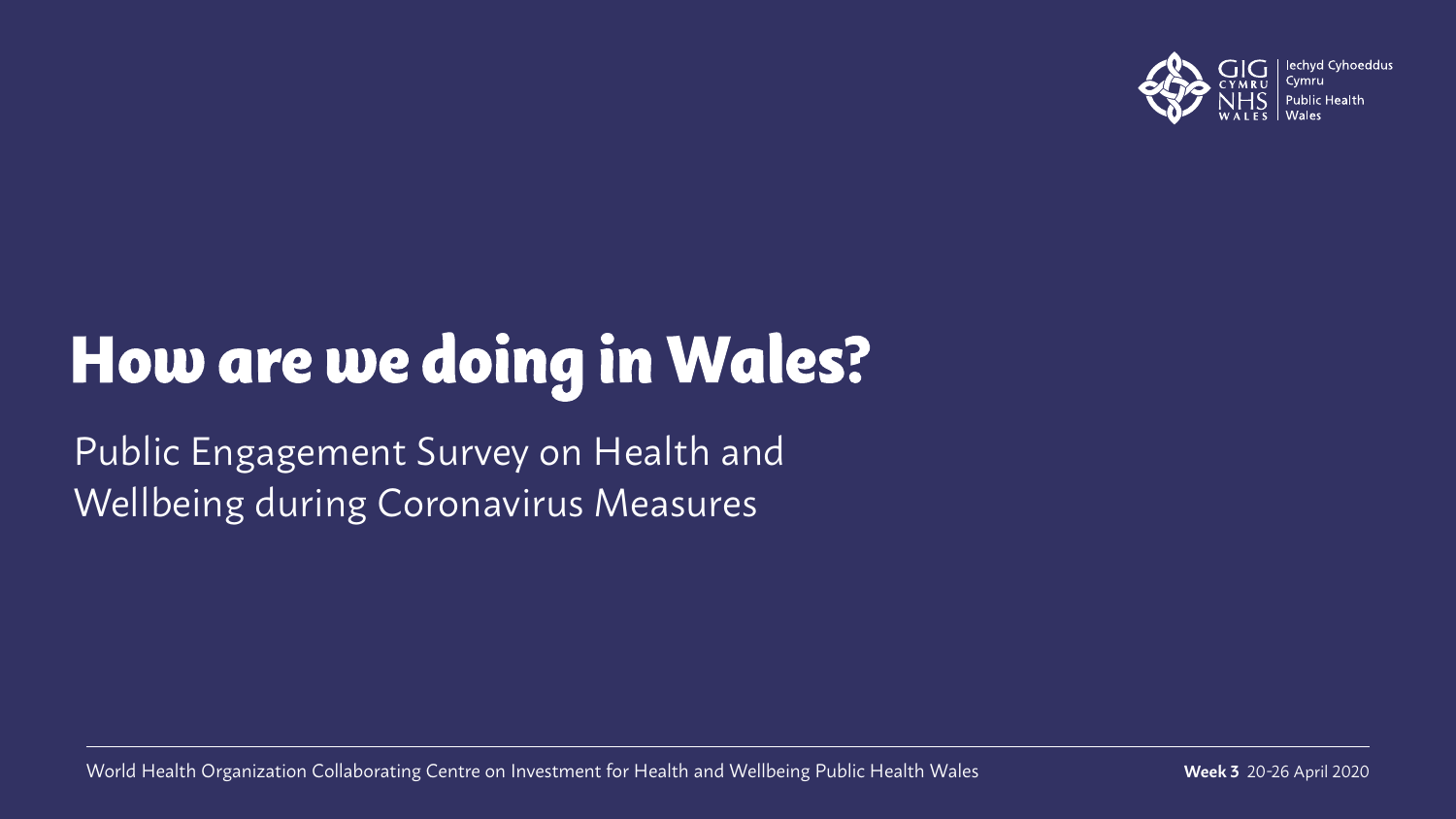

Public Health Wales are conducting a public engagement telephone survey to ask members of the public in Wales how coronavirus and related control measures are affecting their health and wellbeing.

The information collected from **500 or more randomly selected individuals** provides the basis of the results presented in each **weekly report.**

The survey aims to provide data representative of the Welsh population and data are adjusted to represent the Welsh population by age, sex and deprivation.

We thank the people of Wales for giving us their valuable time to support this work.

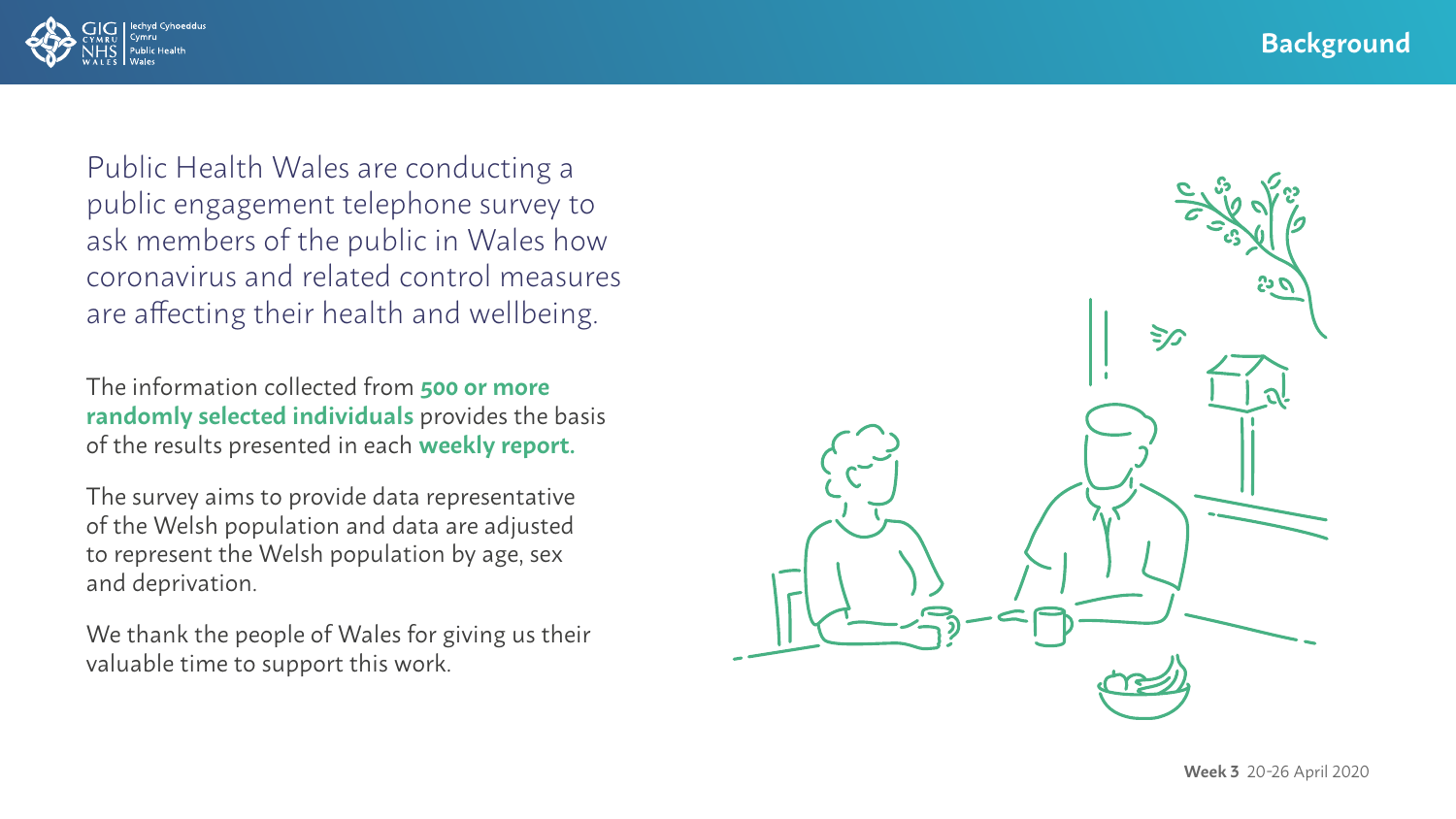

### **679 Welsh residents** aged 18 years and over were interviewed in week 3 of the survey (20th April to 26th April).

Findings have been adjusted to population demographics (gender, age group and deprivation quintile).

### 11%

of people think they have had coronavirus and 9% are unsure. Of those that think they have been infected, 8% have had this confirmed with a test.

### 12%

of people report that someone close to them like a family member or friend has been seriously ill with coronavirus.

58%

of people agree or strongly agree that government is responding well to coronavirus; (26% disagree or disagree strongly);

96%

think the NHS is responding well.

# 81%

of people trust the police to use their new powers to restrict people's movement sensibly.

62%

of people are worried 'a lot' about losing someone to the virus.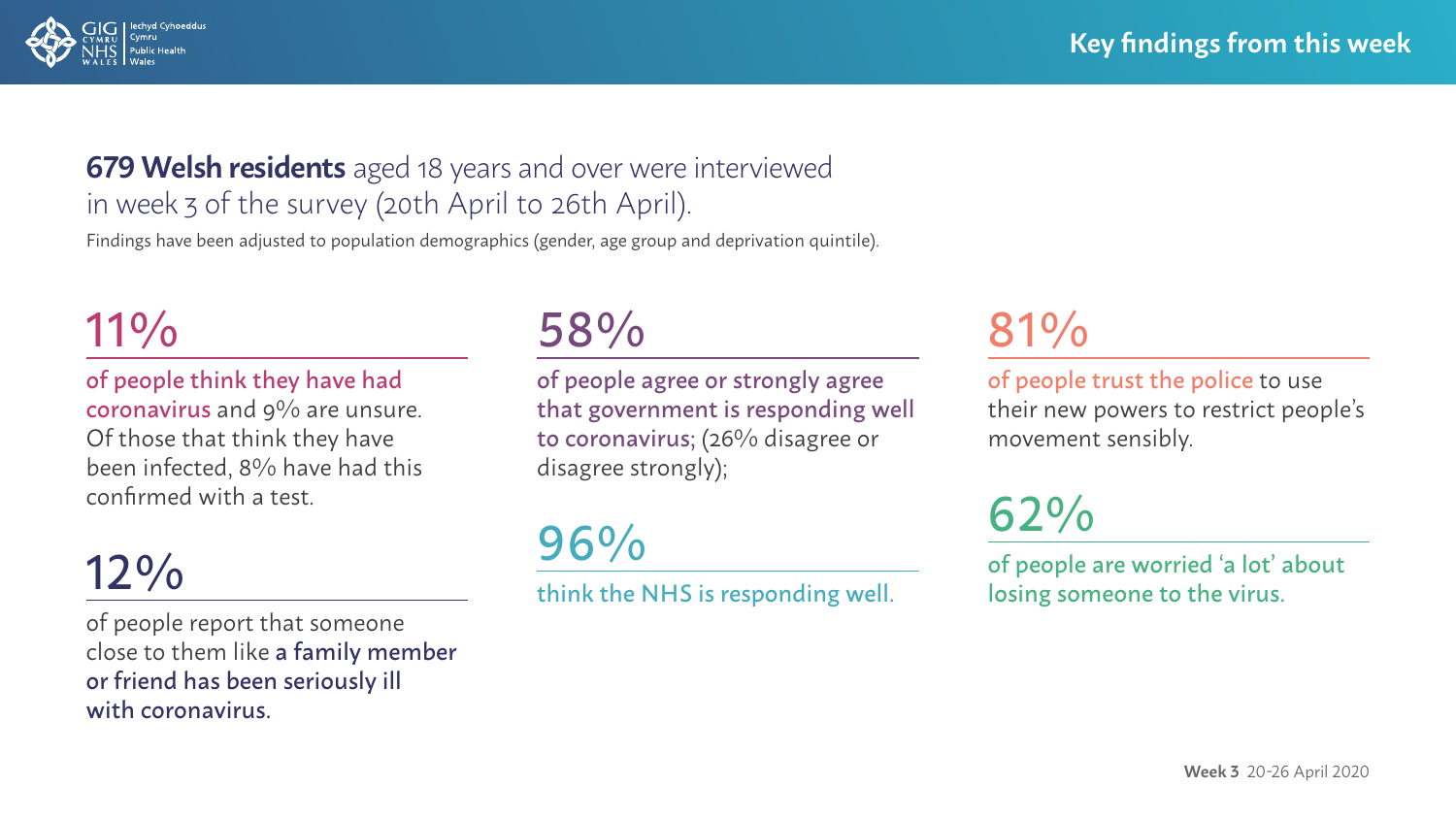

# 65%

of those with children in their household are worried 'a lot' about their children's wellbeing.

### 20%

of people are worried 'a lot' about losing their job or not being able to find one.

# 31%

of people leave their house every day to exercise; 13% have not left their home at all in the last 7 days.

### 19%

of people have been worrying 'a lot' about their mental health and wellbeing and a further 35% of people have been worrying 'a little'.

# 32%

of people are 'sleeping well' less than they normally do; only 9% say they are sleeping better.

# 27%

of people are volunteering or supporting other members of their community through the coronavirus situation.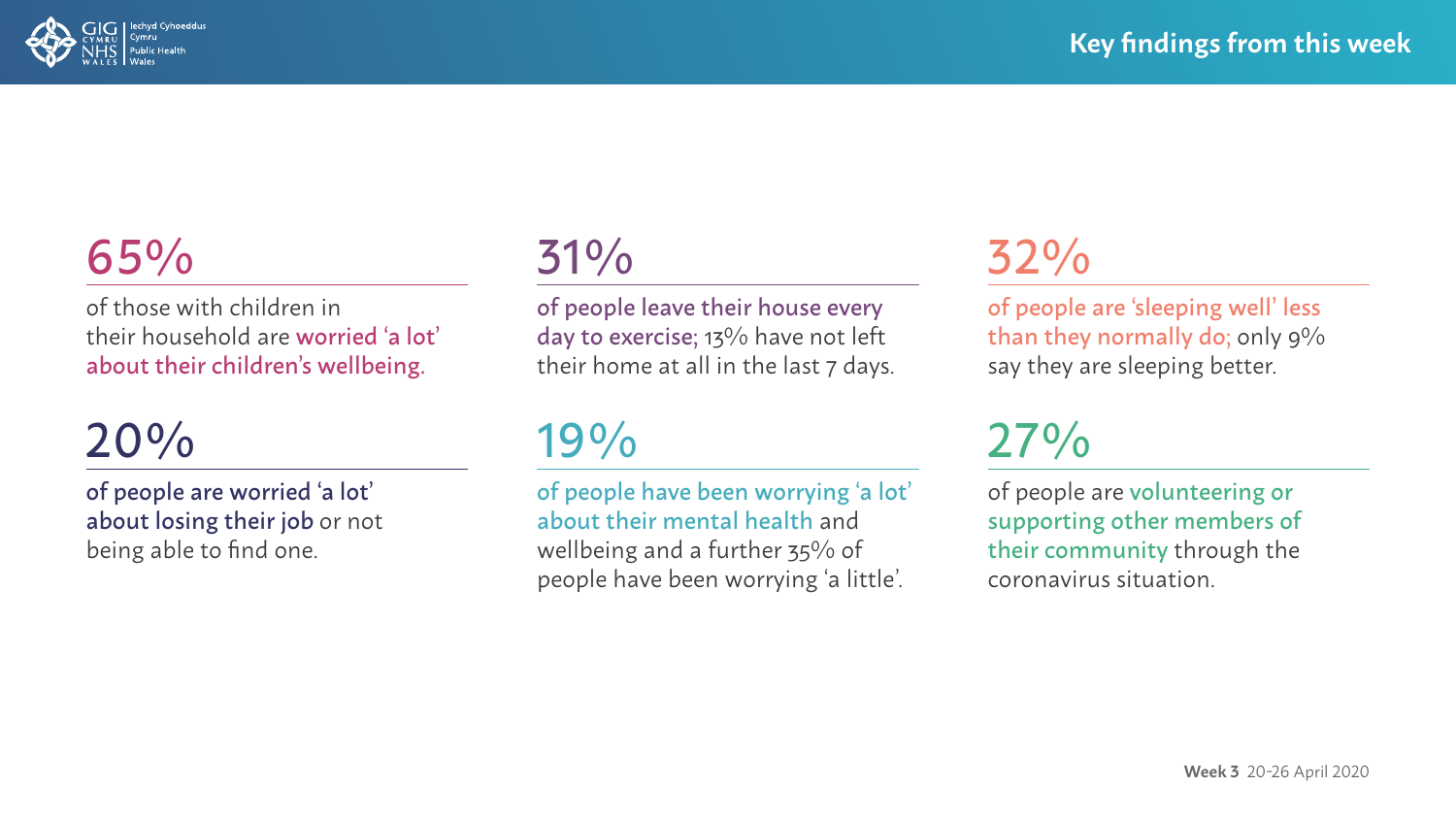

### Compared to normal times

42%

of people are using social media more.



are talking to family and friends more.

38%

are snacking more (e.g. on crisps, biscuits, cakes).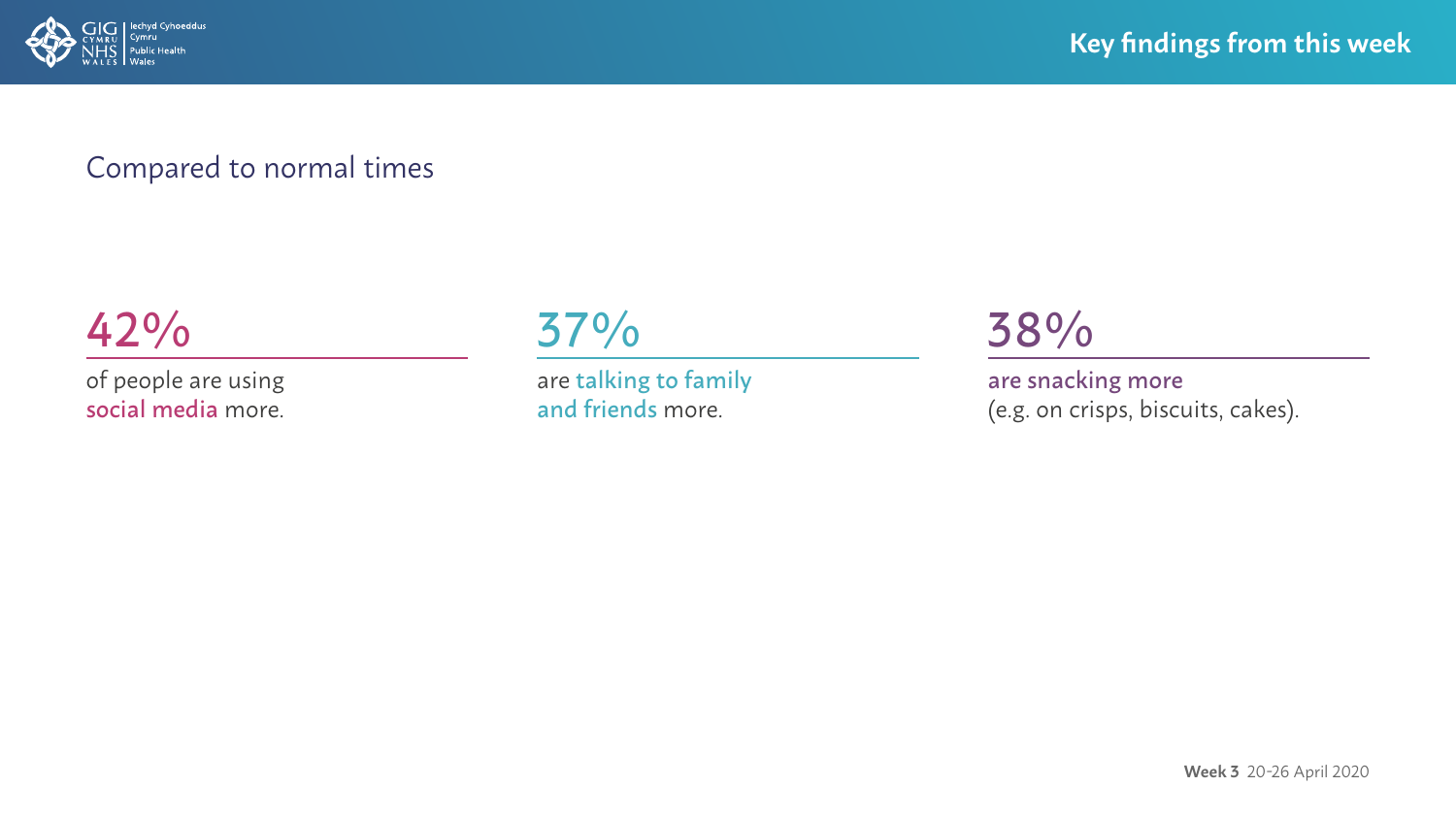



\* 8% of those who reported thinking they had been infected reported this had been confirmed with a test

|                                                                                                                    | Not at all | $15\%$ | 12% |
|--------------------------------------------------------------------------------------------------------------------|------------|--------|-----|
| How worried are you that you<br>could get coronavirus?<br>Excludes those answering 'yes' to having had coronavirus | A little   | 26%    | 31% |
|                                                                                                                    | Moderately | 35%    | 33% |
|                                                                                                                    | Very       | 25%    | 23% |

| Are you the same, more or less<br>worried than you were last week?<br>Excludes those answering 'yes' to having had coronavirus | Same | 75%             | 76%    |
|--------------------------------------------------------------------------------------------------------------------------------|------|-----------------|--------|
|                                                                                                                                | More | $14\frac{0}{0}$ | 13%    |
|                                                                                                                                | Less | 110/2           | $11\%$ |

#### Has someone close to you like a family member or friend become seriously ill<sup>#</sup> with coronavirus?

|--|--|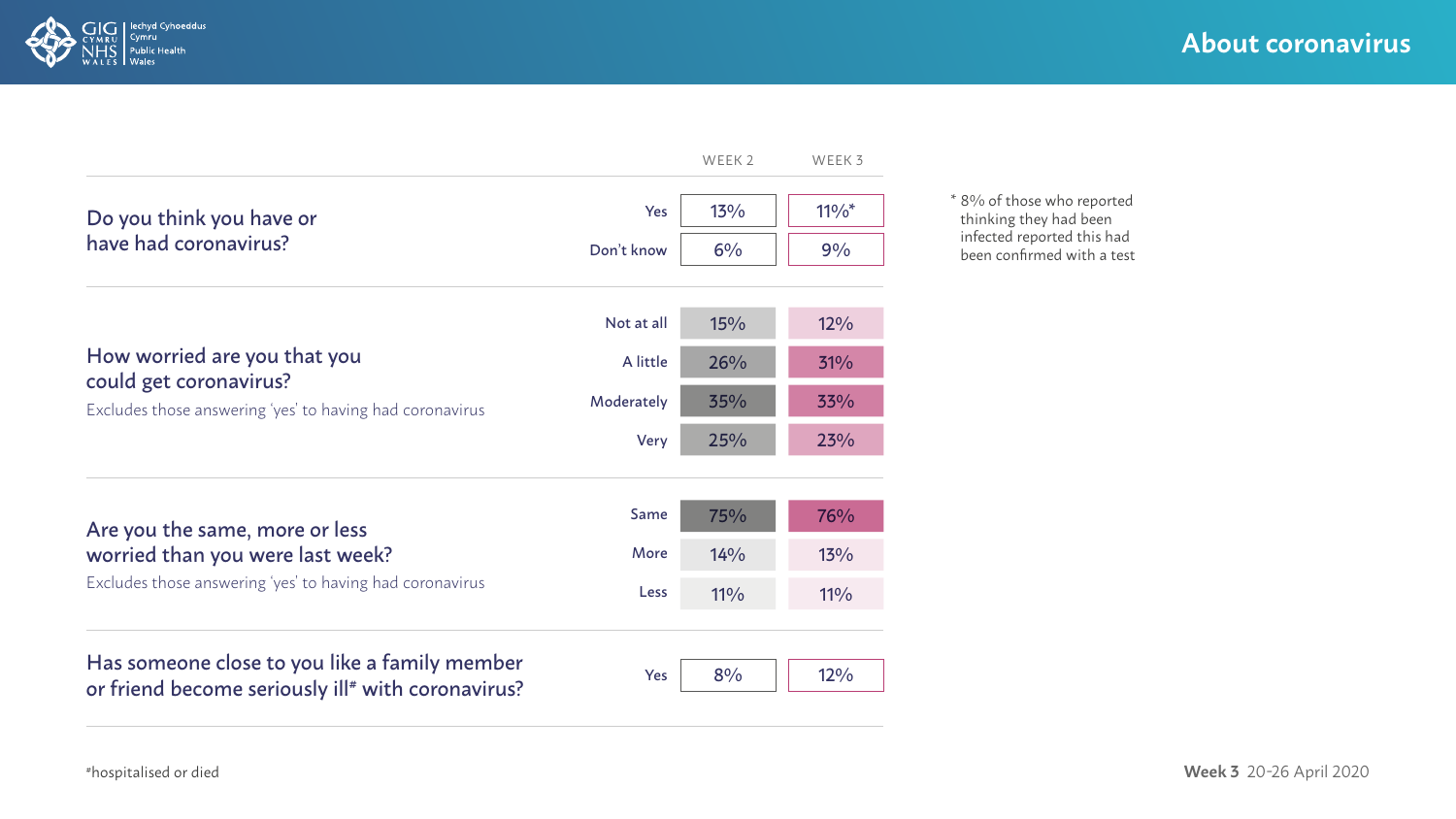

Do you feel you have enough information on how to protect yourself and your family from coronavirus?



(no change from previous week)

#### Which sources are you using to get information on coronavirus?

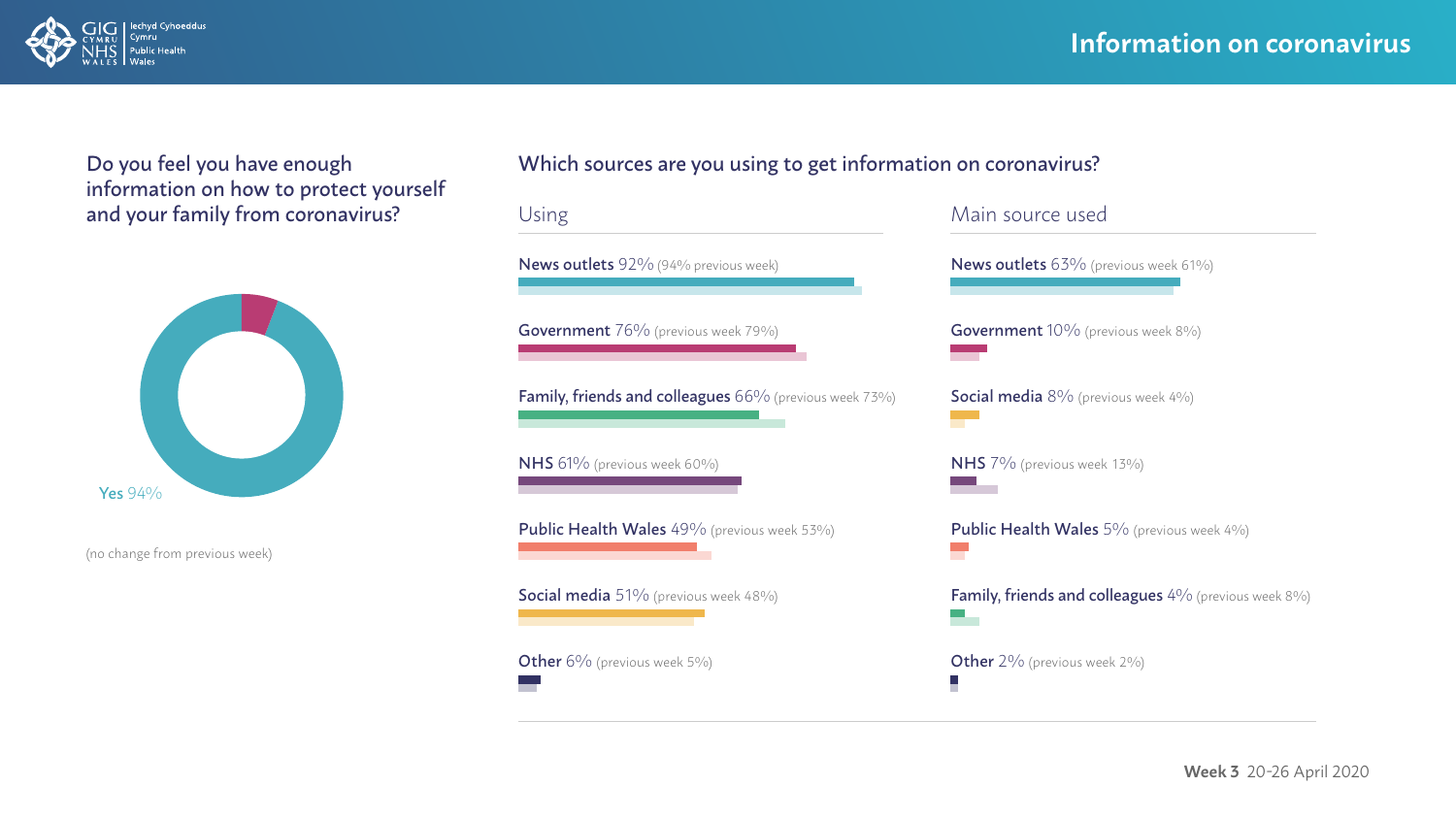

#### Do you think the restrictions in place to manage coronavirus are…

Too little 30% (previous week 38%)

About right 67% (previous week 59%)

Too much 2% (previous week 3%) F

|                                                                                                                      | Strongly<br>agree  | Agree              | Neither agree<br>nor disagree | <b>Disagree</b>     | Strongly<br>disagree |
|----------------------------------------------------------------------------------------------------------------------|--------------------|--------------------|-------------------------------|---------------------|----------------------|
| I think that the government is<br>responding to the problems caused<br>by coronavirus well                           | 14%<br>$(-1\%)$    | 44%<br>(no change) | 15%<br>$(-4\%)$               | 18%<br>$(+5%)$      | 8%<br>(no change)    |
| I think that the NHS is responding<br>well to coronavirus                                                            | 62%<br>$(-5%)$     | 34%<br>$(+3%)$     | 2%<br>$(+1\%)$                | 10/0<br>(no change) | 10/6<br>(no change)  |
| I am confident that the NHS would<br>be able to adequately care for me if I<br>became seriously ill with coronavirus | 41%<br>$(+4%)$     | 42%<br>$(-1\%)$    | 10%<br>$(-2\%)$               | 6%<br>(no change)   | 10/0<br>$(-1\%)$     |
| I trust the <b>police</b> to use their new powers<br>to restrict people's movement sensibly                          | 31%<br>$(-1\%)$    | 50%<br>$(+7%)$     | 8%<br>$(-2%)$                 | $7\%$<br>$(-5\%)$   | $5\%$<br>$(+3%)$     |
| If I need help during the coronavirus<br>situation, there are people in my<br>community who are there for me         | 36%<br>(no change) | 45%<br>(no change) | $11\%$<br>$(-2\%)$            | $7\%$<br>$(+2%)$    | 2%<br>$(+1\%)$       |

Figures shown in brackets are the % change since the previous week.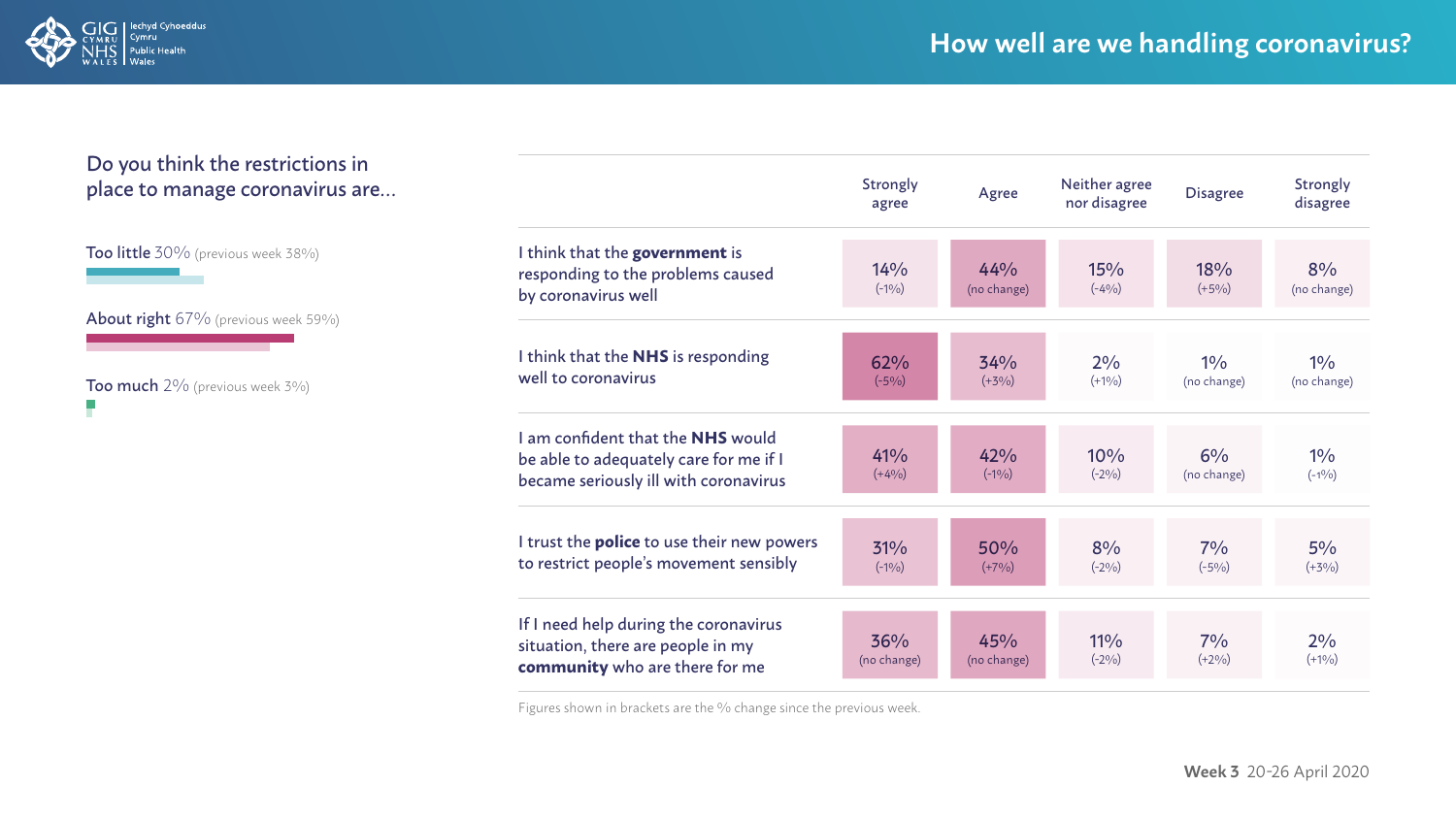

#### Over the past week, how much have the following been worrying you? At the moment, would you say relationships

|                                               | Not at all  | A little    | A lot       |
|-----------------------------------------------|-------------|-------------|-------------|
| The wellbeing of your children <sup>*</sup> ~ | 15%         | 20%         | 65%         |
|                                               | $(+4%)$     | $(-5\%)$    | (no change) |
| Your relationship                             | 51%         | 22%         | 26%         |
| with your children*~                          | $(-5\%)$    | $(+3%)$     | $(+1\%)$    |
| Your children's education*~                   | 20%         | 43%         | 37%         |
|                                               | $(-4%)$     | $(+9%)$     | $(-5%)$     |
| Your marriage/relationship#~                  | 66%         | 16%         | 18%         |
|                                               | $(-2%)$     | (no change) | $(+2%)$     |
| Losing someone you love to the virus          | 9%          | 29%         | 62%         |
|                                               | (no change) | $(+3%)$     | $(-3\%)$    |
| The wellbeing of other family members         | $11\%$      | 36%         | 53%         |
|                                               | $(+3%)$     | $(+2\%)$    | $(-5%)$     |

### between members of your household are#~….

| Very bad    | Bad         | Okay    | Good        | <b>Very Good</b> |
|-------------|-------------|---------|-------------|------------------|
| $0\%$       | $0\%$       | 9%      | 27%         | 64%              |
| (no change) | (no change) | $(-1%)$ | (no change) | $(+1%)$          |

#### Is this the same, better or worse than they were a week ago?  $#$ ~

**Worse** 3% (no change from previous week) Н

Same 92% (previous week 90%)

Better 4% (previous week 7%)  $\Box$ 

\* Limited to those with children in the household;

~ Unweighted data;

# Excludes those responding 'not applicable'

Figures shown in brackets are the % change since the previous week.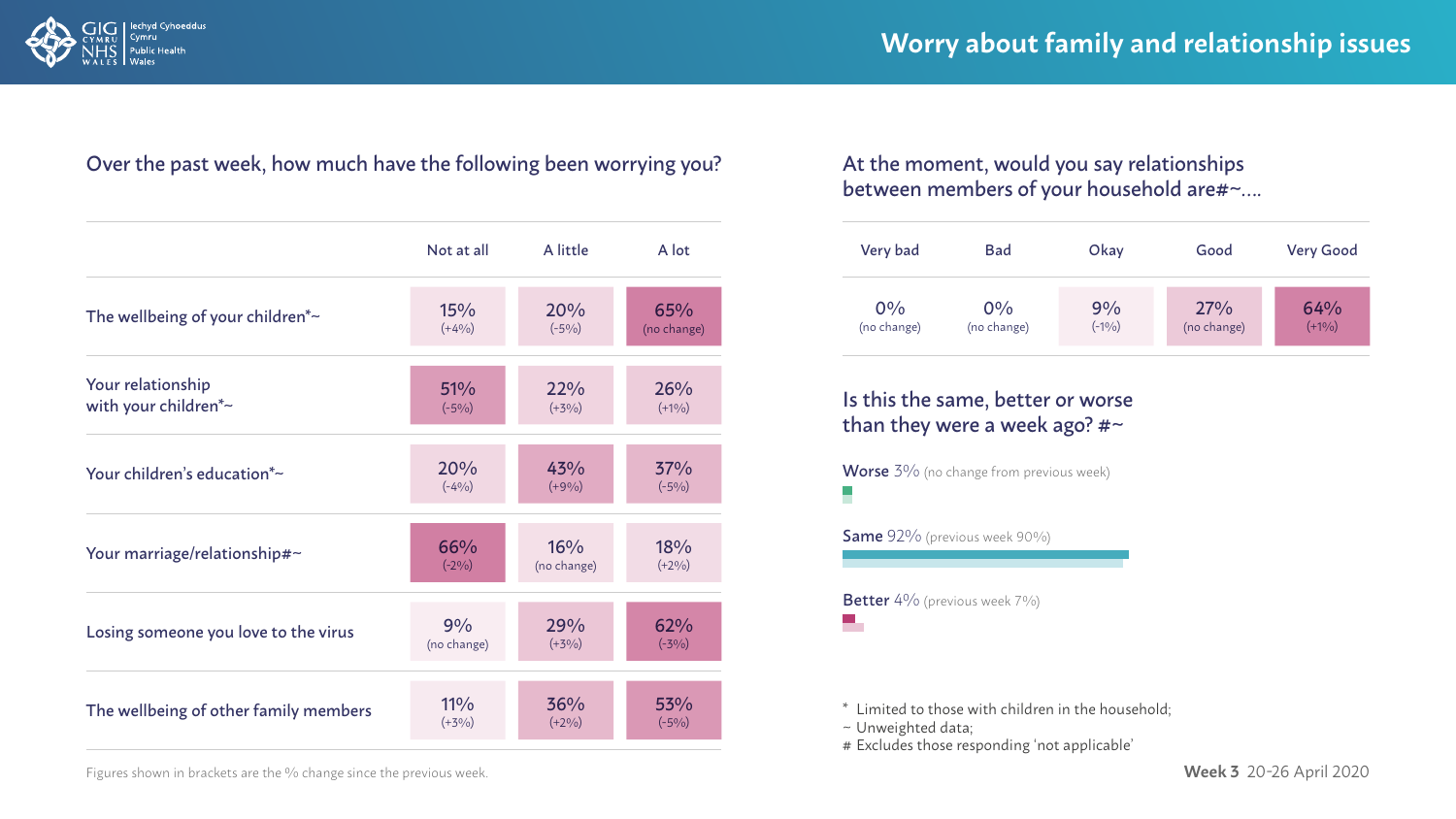

#### Over the past week, how much have the following been worrying you? As a result of coronavirus, have you or

|                                    | Not at all | A little | A lot    |
|------------------------------------|------------|----------|----------|
| <b>Getting essential medicines</b> | 66%        | 22%      | 12%      |
|                                    | $(+4%)$    | $(-2%)$  | $(-2%)$  |
| <b>Accessing food</b>              | 72%        | 21%      | $7\%$    |
|                                    | $(+3%)$    | $(+1\%)$ | $(-4\%)$ |
| Losing your job or not being       | 61%        | 19%      | 20%      |
| able to find one#~                 | $(-8%)$    | $(+3%)$  | $(+6%)$  |
| Work, even if your job is secure#~ | 52%        | 28%      | 20%      |
|                                    | $(-9\%)$   | $(+5%)$  | $(+4%)$  |
| <b>Your finances</b>               | 61%        | 21%      | 18%      |
|                                    | $(+3%)$    | $(-5%)$  | $(+2%)$  |

### anyone in your household…

|                                                                                     | Week 2 | Week 3 |
|-------------------------------------------------------------------------------------|--------|--------|
| Lost their job permanently                                                          | 70/6   | $5\%$  |
| Been suspended from work on<br>lower or no pay (e.g. furloughed)                    | 23%    | 24%    |
| Had their income considerably reduced<br>through getting less work or reduced hours | 15%    | 12%    |
| Experienced any other financial impact<br>on the household due to coronavirus?      | 12%    | $11\%$ |

~ Unweighted data;

# Excludes those responding 'not applicable'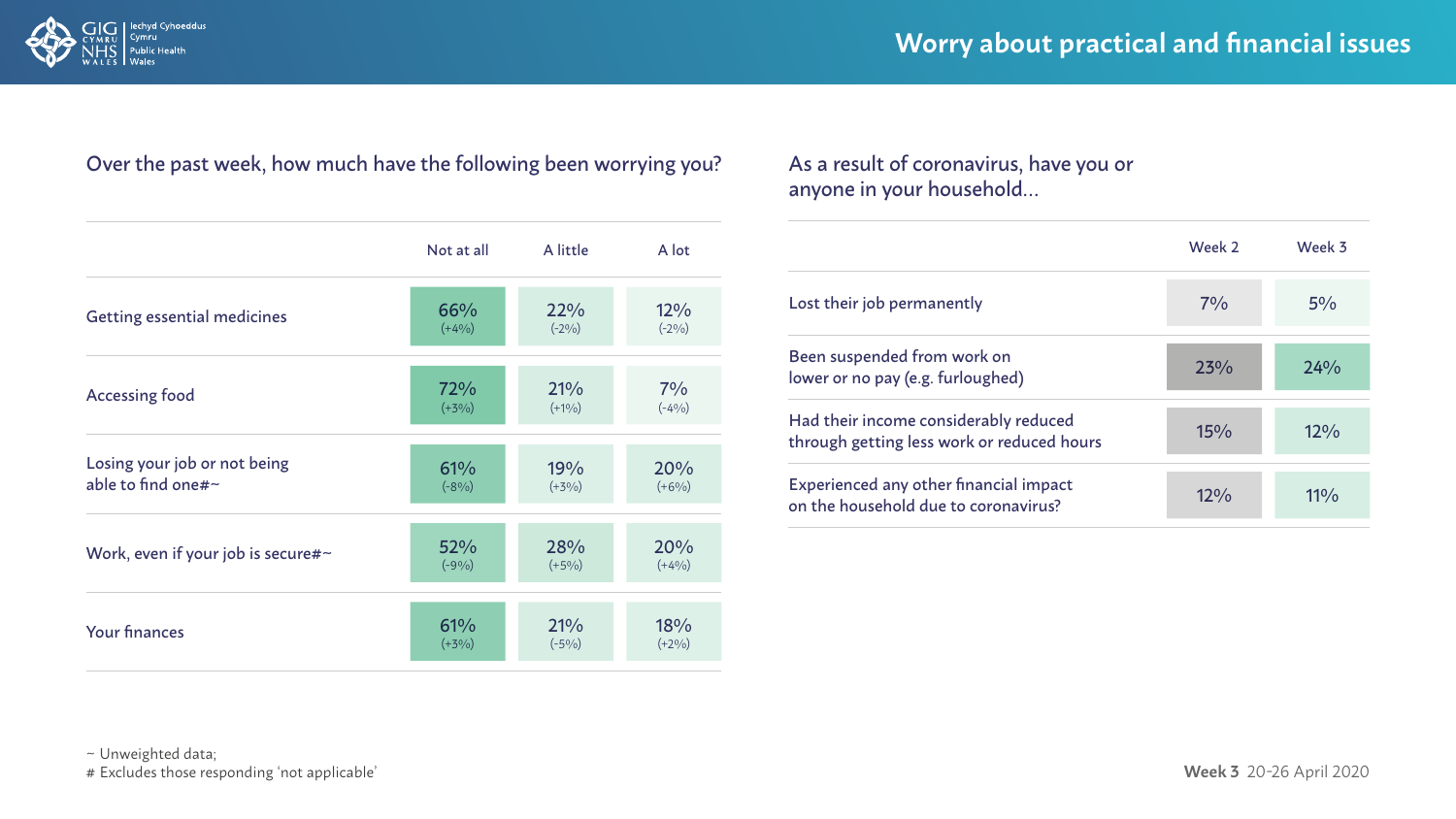

#### In the past 7 days, on how many days have you left your home or garden?



#### On how many days have you left your home…

|                                                      | $\mathbf 0$ | 1   | $\overline{2}$ | $\overline{3}$ | 4     | 5      | 6      | $\overline{7}$ |
|------------------------------------------------------|-------------|-----|----------------|----------------|-------|--------|--------|----------------|
| to work?                                             | 79%         | 3%  | $3\%$          | 3%             | 2%    | $5\%$  | 3%     | 2%             |
| to shop for food?                                    | 35%         | 33% | 22%            | 7%             | 2%    | 10/6   | < 10/6 | 10/6           |
| for medical reasons?                                 | 83%         | 15% | 2%             | 10/6           | 0%    | 0%     | 0%     | 0%             |
| to exercise?                                         | 41%         | 6%  | $5\%$          | $5\%$          | $5\%$ | 3%     | 3%     | 31%            |
| to volunteer / support<br>members of your community? | 85%         | 7%  | 3%             | 2%             | $1\%$ | < 10/6 | < 10/6 | 10/6           |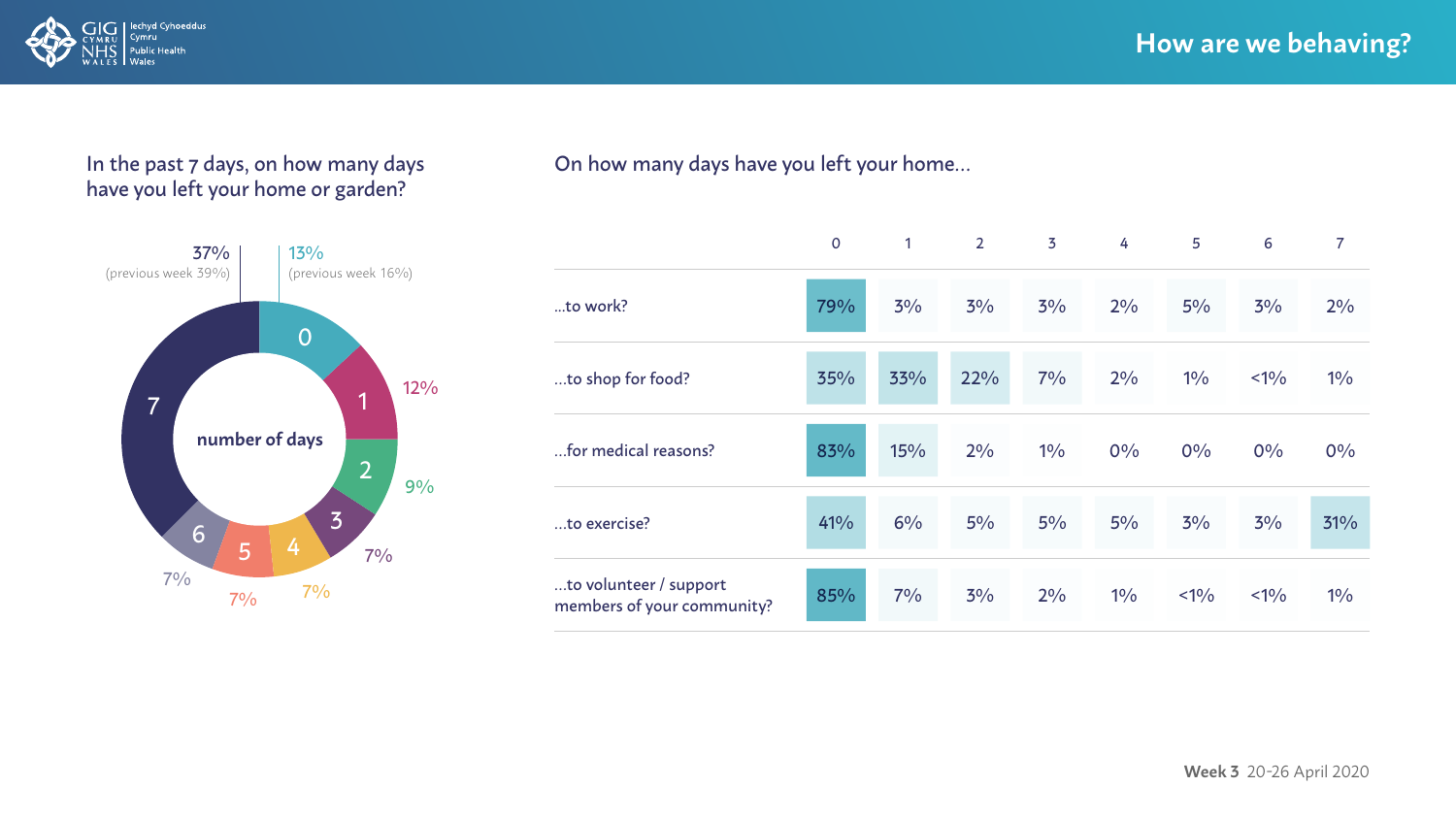

| Alcohol                                                                      |                                                                                |                   | 0 days | $1-4$ days | $5 + days$ |
|------------------------------------------------------------------------------|--------------------------------------------------------------------------------|-------------------|--------|------------|------------|
| Of participants that<br>drink alcohol $(67\%/o^*)$<br>*No change from week 2 | On how many days in the<br>last week did you drink?                            | WEEK <sub>2</sub> | $17\%$ | 56%        | 26%        |
|                                                                              |                                                                                | WEEK 3            | 16%    | 65%        | 19%        |
|                                                                              |                                                                                |                   | Less   | Same       | More       |
|                                                                              | Would you say you drank about the same,                                        | WEEK <sub>2</sub> | $17\%$ | 58%        | 25%        |
|                                                                              | more or less than in the previous week?                                        | WEEK 3            | 14%    | 70%        | 16%        |
|                                                                              |                                                                                |                   |        |            |            |
| <b>Exercise</b>                                                              |                                                                                |                   | 0 days | $1-4$ days | $5 + days$ |
|                                                                              | On how many days in the last week                                              | WEEK <sub>2</sub> | 27%    | 27%        | 46%        |
|                                                                              | did you do at least 30 minutes exercise<br>(enough to make you out of breath)? | WEEK 3            | 23%    | 29%        | 47%        |
|                                                                              |                                                                                |                   | Less   | Same       | More       |
|                                                                              | Would you say this was about the same,                                         | WEEK 2            | $11\%$ | 74%        | 15%        |
|                                                                              | more or less than in the previous week?                                        | WEEK 3            | 8%     | 77%        | 15%        |

**Week 3** 20-26 April 2020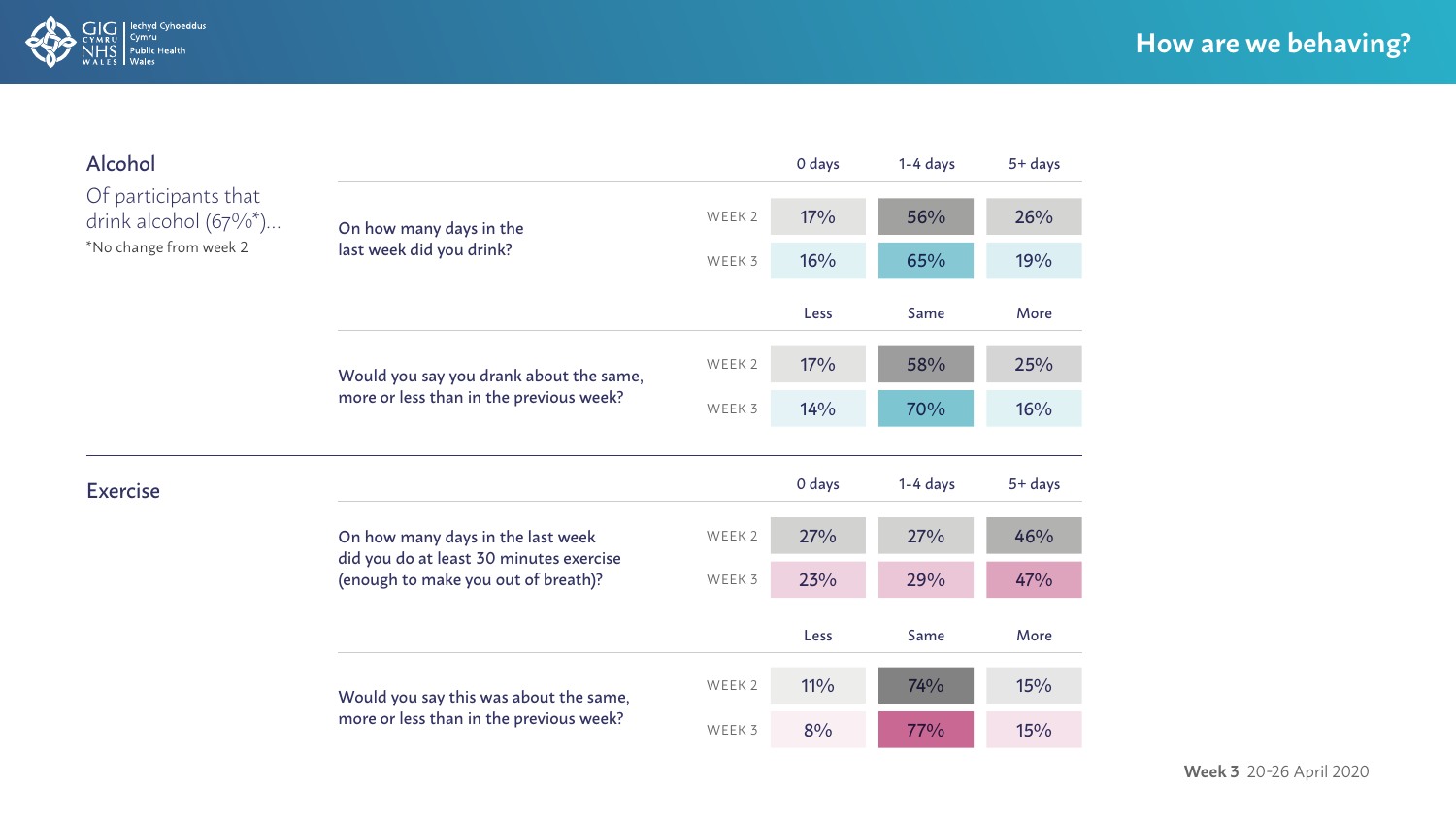

| <b>Feeling healthy</b> |                                                                                 |                   | $0 - 3$        | $4 - 6$ | $7 - 10$ |  |  |
|------------------------|---------------------------------------------------------------------------------|-------------------|----------------|---------|----------|--|--|
|                        | How healthy do you feel today?                                                  | WEEK 2            | $4\frac{0}{0}$ | 34%     | 62%      |  |  |
|                        | $0 = \text{Very un healthy}$ ; 10 = Very healthy                                | WEEK 3            | 4%             | 28%     | 69%      |  |  |
|                        |                                                                                 |                   |                |         |          |  |  |
|                        | Compared to a week ago is this                                                  |                   | 8%             | 84%     | 9%       |  |  |
| <b>Feeling happy</b>   |                                                                                 |                   | $0 - 3$        | $4 - 6$ | $7-10$   |  |  |
|                        | How happy do you feel today?<br>$0 =$ Not at all happy; $10 =$ Completely happy | WEEK <sub>2</sub> | $5\%$          | 32%     | 63%      |  |  |
|                        |                                                                                 | WEEK 3            | $6\%$          | 27%     | 67%      |  |  |
|                        |                                                                                 |                   | Less           | Same    | More     |  |  |
|                        | Compared to a week ago is this                                                  |                   | 14%            | 75%     | $11\%$   |  |  |
| <b>Feeling anxious</b> |                                                                                 |                   | $0 - 3$        | $4 - 6$ | $7-10$   |  |  |
|                        | How anxious do you feel today?                                                  | WEEK 2            | 47%            | 31%     | 22%      |  |  |
|                        | $0 =$ Not at all anxious; $10 =$ Completely anxious                             | WEEK 3            | 48%            | 32%     | 20%      |  |  |
|                        |                                                                                 |                   | Less           | Same    | More     |  |  |
|                        | Compared to a week ago is this                                                  |                   | 12%            | 73%     | 15%      |  |  |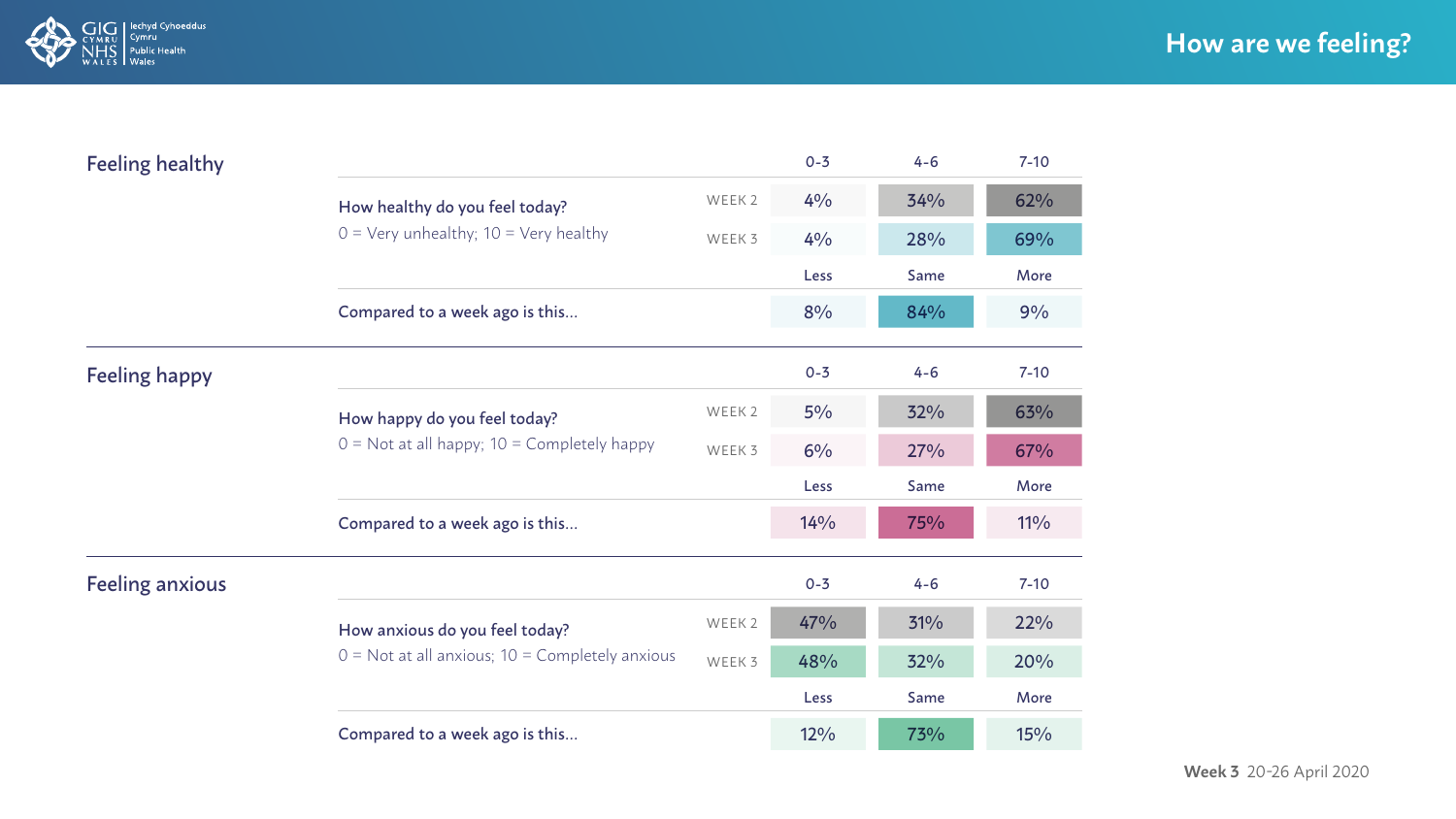

| <b>Feeling lonely</b>   |                                                              |                   | <b>Never</b>   | Occasionally | Often  | Always |
|-------------------------|--------------------------------------------------------------|-------------------|----------------|--------------|--------|--------|
|                         | In the last week, how often                                  | WEEK 2            | 67%            | 25%          | $5\%$  | $3\%$  |
|                         | have you felt lonely?                                        | WEEK 3            | 67%            | 25%          | 6%     | $2\%$  |
|                         |                                                              |                   | Less           | Same         | More   |        |
|                         |                                                              | WEEK <sub>2</sub> | $2\%$          | 90%          | 8%     |        |
|                         | Compared to a week ago is this                               | WEEK 3            | $4\frac{0}{0}$ | 89%          | $7\%$  |        |
| <b>Feeling isolated</b> |                                                              |                   | <b>Never</b>   | Occasionally | Often  | Always |
|                         | In the last week, how often<br>have you felt isolated?       | WEEK <sub>2</sub> | 43%            | 37%          | 14%    | 6%     |
|                         |                                                              | WEEK 3            | 42%            | 33%          | $17\%$ | 8%     |
|                         |                                                              |                   | Less           | Same         | More   |        |
|                         |                                                              | WEEK 2            | $2\%$          | 86%          | $12\%$ |        |
|                         | Compared to a week ago is this                               | WEEK 3            | 10/6           | 88%          | 10%    |        |
| <b>Feeling worried</b>  |                                                              |                   | Not at all     | A little     | A lot  |        |
|                         | Over the past week, how much have                            | WEEK 2            | 44%            | 37%          | 19%    |        |
|                         | you been worrying about your mental<br>health and wellbeing? | WEEK 3            | 45%            | 35%          | 19%    |        |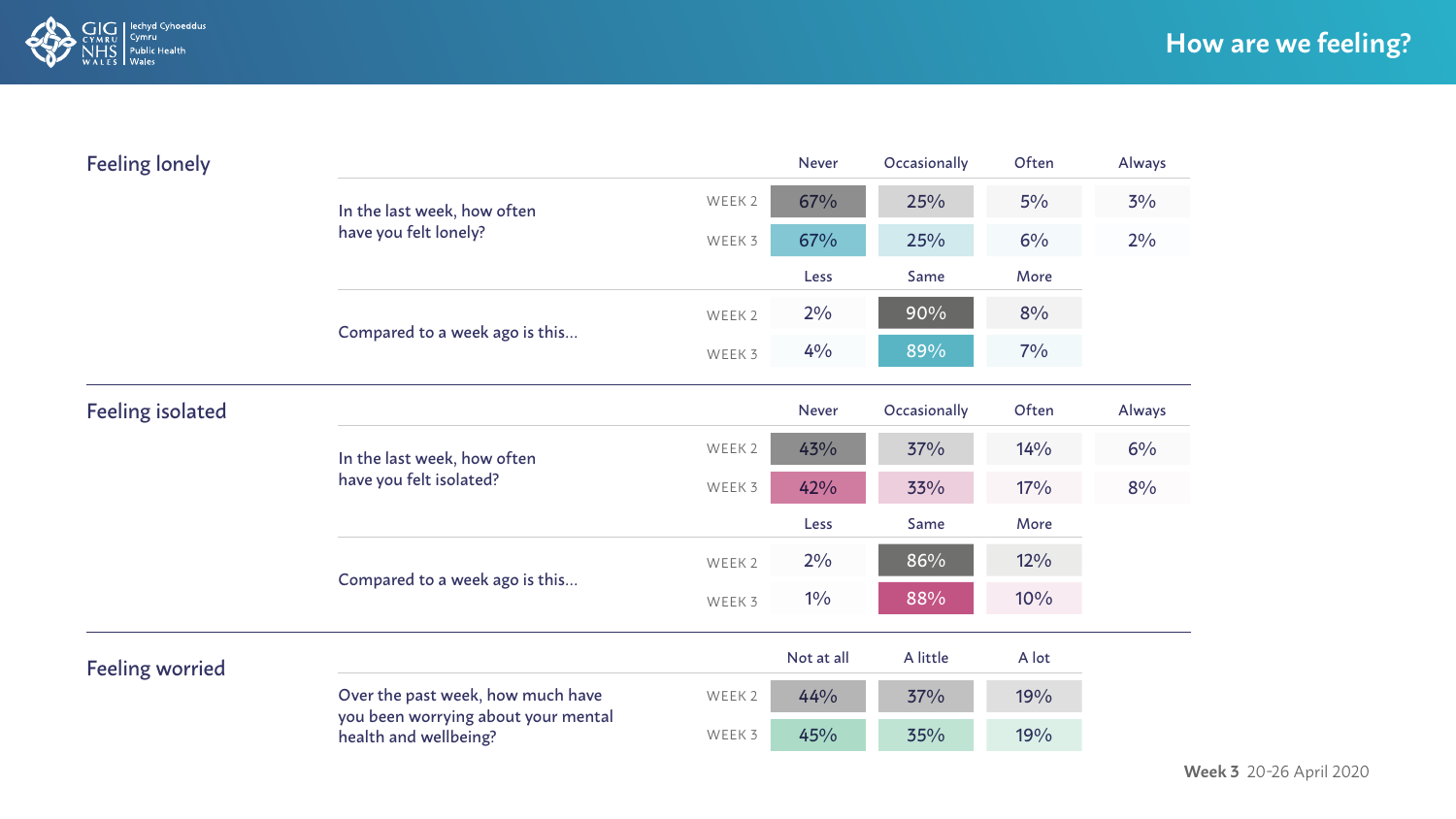

|                                          | WEEK <sub>2</sub> |                          | WEEK 3    |                          |        |
|------------------------------------------|-------------------|--------------------------|-----------|--------------------------|--------|
|                                          |                   | % doing less than normal | no change | % doing more than normal |        |
| Talking to family and friends            | 19%               | 21%                      | 41%       | 37%                      | 42%    |
| Communicating with neighbours            | 19%               | 16%                      | 48%       | 30%                      | 33%    |
| Sleeping well                            | 27%               | 32%                      | 59%       | 9%                       | $8\%$  |
| Eating healthy and nutritious food       | 19%               | 15%                      | 70%       | 15%                      | $15\%$ |
| Snacking on cakes, crisps, biscuits etc. | $12\%$            | 13%                      | 41%       | 38%                      | $41\%$ |
| Spending time outdoors                   | 37%               | 33%                      | 28%       | 38%                      | 37%    |
| Watching TV, Netflix or gaming           | 12%               | 13%                      | 44%       | 40%                      | 45%    |
| Hobbies (e.g. crafts, gardening)         | $12\%$            | 14%                      | 36%       | 42%                      | 45%    |
| Doing physical exercise                  | 32%               | 28%                      | 46%       | 22%                      | $24\%$ |
| Using social media                       | $7\%$             | $7\%$                    | 36%       | 42%                      | 43%    |
| Online gambling                          | $3\%$             | $7\%$                    | 6%        | $1\%$                    | 10/0   |
| Doing mindfulness and meditation         | $5\%$             | 4%                       | 16%       | 10%                      | $7\%$  |
| Praying                                  | $2\%$             | $3\%$                    | 17%       | 8%                       | $8\%$  |
| Arguing with household members           | $6\%$             | 12%                      | 35%       | 16%                      | $17\%$ |

Sum of percentages is the total percentage who do each activity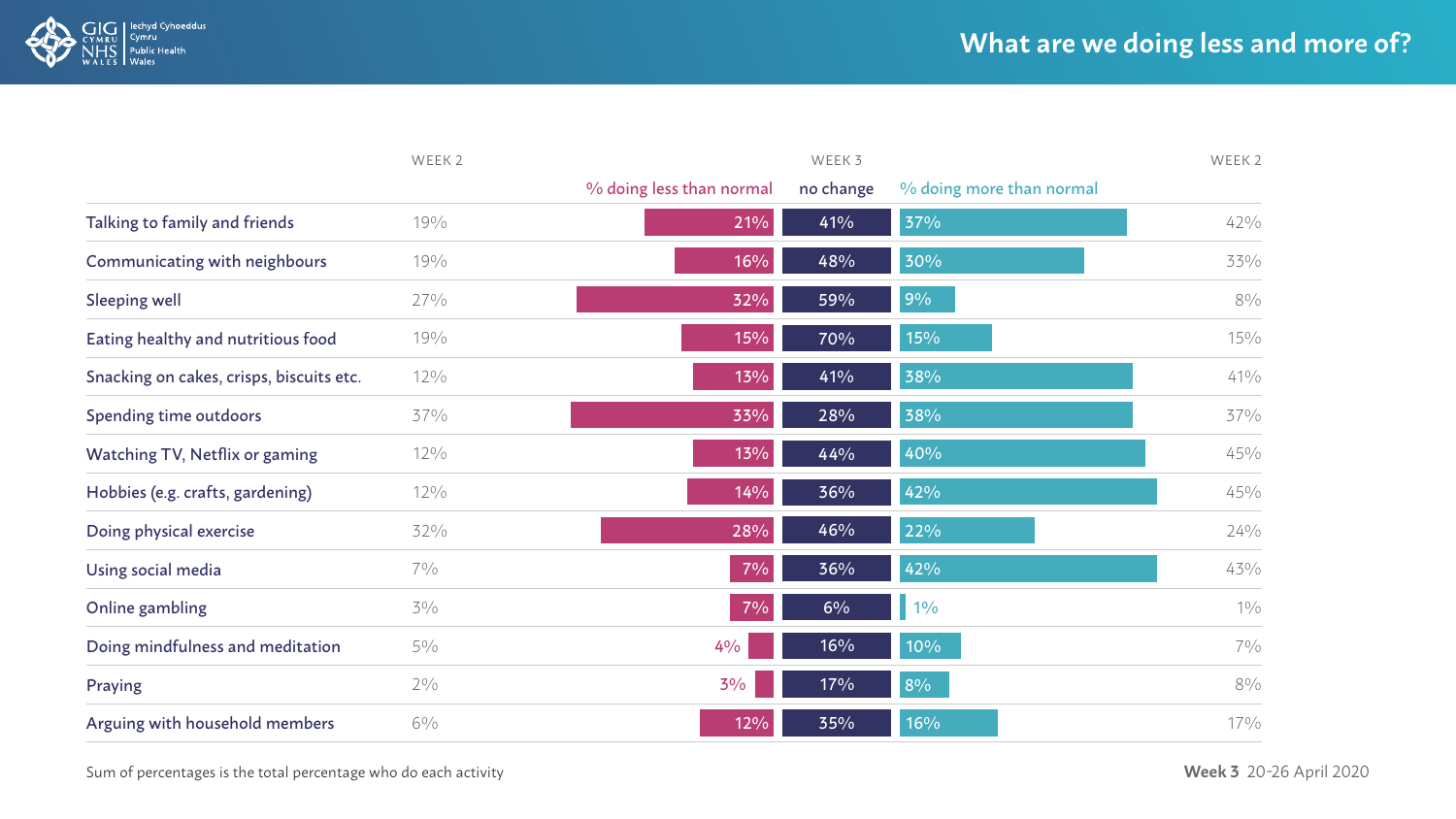

#### Which of the following resources do you have to support you through the coronavirus situation, if needed?

|                                                           | Week 2 | Week 3 |
|-----------------------------------------------------------|--------|--------|
| <b>Family and friends</b>                                 | 93%    | 94%    |
| <b>Neighbours</b>                                         | 66%    | 69%    |
| Online social networks                                    | $55\%$ | 59%    |
| <b>Work colleagues</b>                                    | 48%    | 51%    |
| Community support network<br>(e.g. to help with shopping) | 39%    | 44%    |
| Local authority                                           | 34%    | 42%    |
| Religious network                                         | 13%    | 15%    |

#### Are you currently volunteering or supporting other members of your community through coronavirus?



#### of those who answered yes:

Community support volunteer 9%

NHS volunteer 5%

Helping neighbours with shopping 57%

Helping at risk family or friends 44%